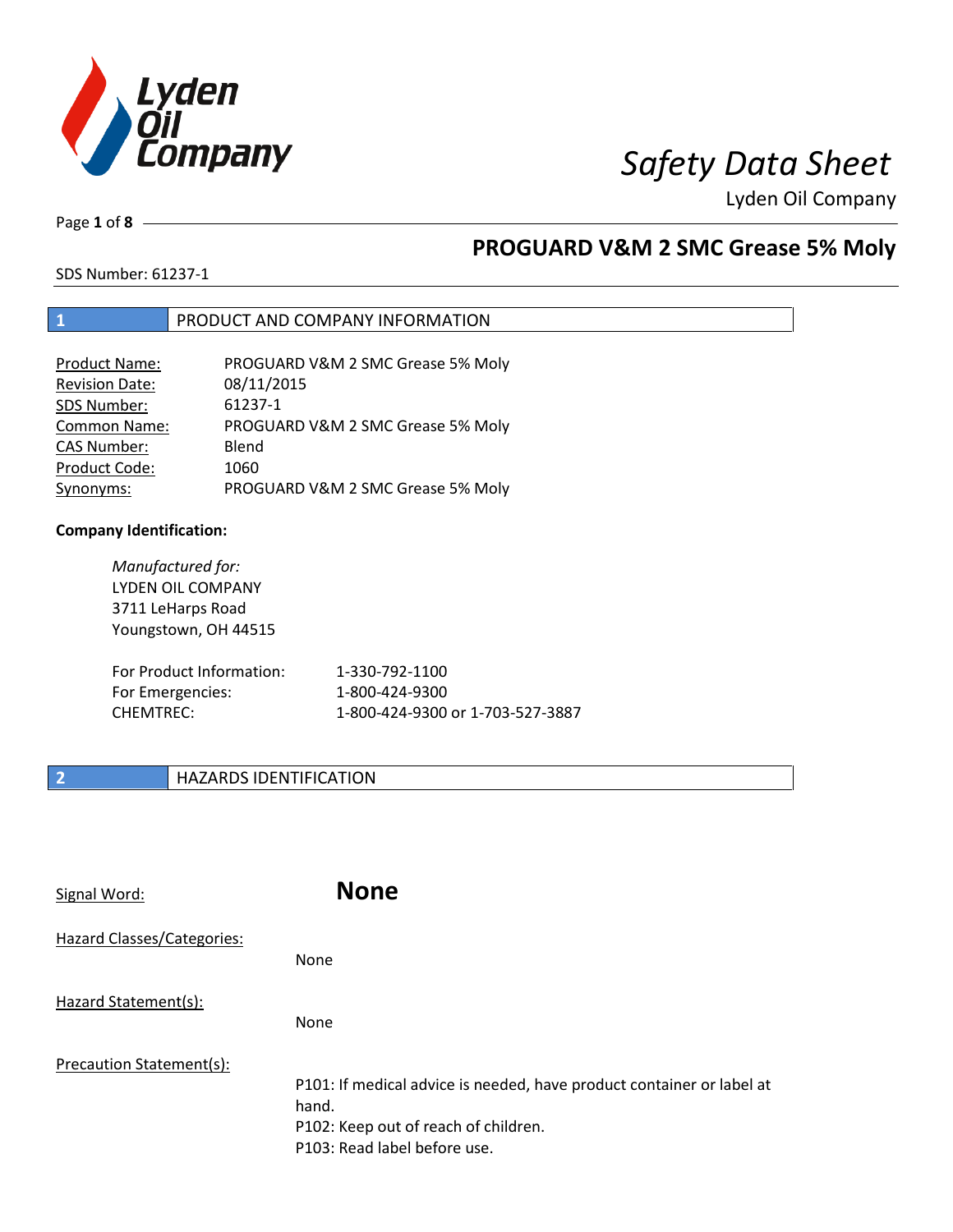

Page **2** of **8**

## **PROGUARD V&M 2 SMC Grease 5% Moly**

SDS Number: 61237-1

Other Hazard Statement(s):

-NFPA Ratings:  $Health = 1$  $Fire = 1$ Reactivity  $= 0$ 

## **3** COMPOSITION / INFORMATION ON INGREDIENTS

Ingredients:

*Mixture of the substances listed below with nonhazardous additions.*

| <b>Chemical Name</b>                                   | <b>CAS Number</b> | Percentage |
|--------------------------------------------------------|-------------------|------------|
| Residual oils (petroleum), solvent-refined             | 64742-01-4        | 50-100     |
| Distillates (petroleum), hydrotreated heavy naphthenic | 64742-52-5        | $10 - 25$  |
| Asphaltic Resin                                        | 8052-42-4         | $10 - 20$  |
| Molybdenum Disulphide                                  | 1317-33-5         | $2.5 - 10$ |
| Zinc Dialkylthiophosphate                              | 68457-79-4        | $0.1 - 51$ |

*\*Any concentration shown as a range is to protect confidentiality or is due to batch variation.*

## **4** FIRST AID MEASURES

### Description of First Aid Measures:

| Inhalation:   |                                                                                                                                                                                                                                  |
|---------------|----------------------------------------------------------------------------------------------------------------------------------------------------------------------------------------------------------------------------------|
|               | Remove person to fresh air and keep comfortable breathing. In case<br>of unconsciousness, place patient stably in side position for<br>transportation. Call a POISON CENTER and consult medical attention if<br>you feel unwell. |
| Skin Contact: |                                                                                                                                                                                                                                  |
|               | Wash with plenty of water, if skin irritation occurs: get medical<br>attention. Remove contaminated clothing and wash before reuse.                                                                                              |
| Eye Contact:  |                                                                                                                                                                                                                                  |
|               | Rinse cautiously with water for several minutes. Remove contact<br>lenses if present and easy to do. Continue rinsing. If eye irritation<br>persists, get medical attention.                                                     |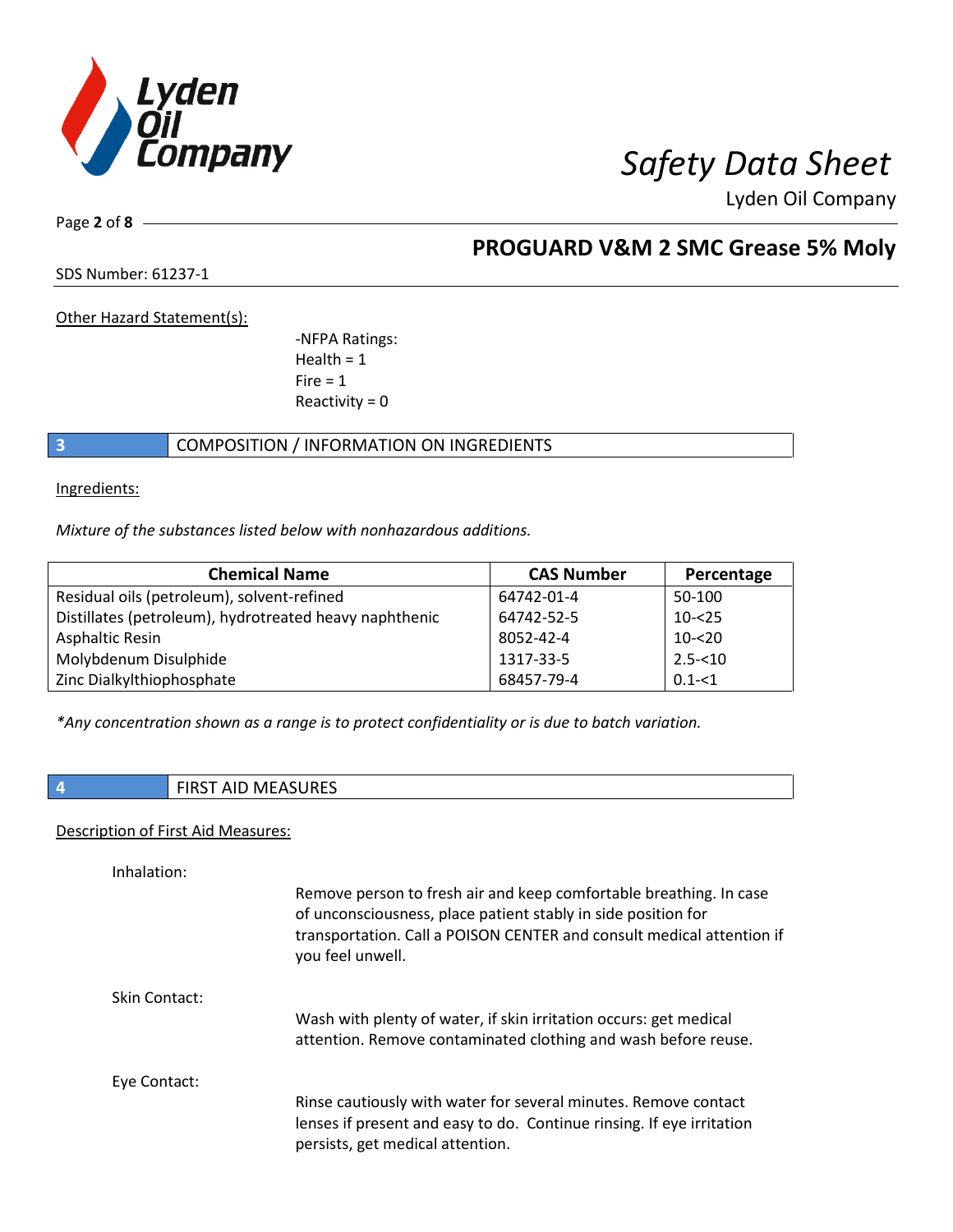

| Page $3$ of $8$ -                             |                                                                                                                                                                                                   |
|-----------------------------------------------|---------------------------------------------------------------------------------------------------------------------------------------------------------------------------------------------------|
|                                               | <b>PROGUARD V&amp;M 2 SMC Grease 5% Moly</b>                                                                                                                                                      |
| SDS Number: 61237-1                           |                                                                                                                                                                                                   |
| Ingestion:<br>attention.                      | Rinse mouth with water. If symptoms develop, obtain medical                                                                                                                                       |
| Symptoms and Effects, both acute and delayed: | No further relevent data available.                                                                                                                                                               |
| <b>Recommended Actions:</b>                   | Treat symptomatically. Call a doctor or poison<br>control center for guidance.                                                                                                                    |
| FIRE FIGHTING MEASURES<br>5                   |                                                                                                                                                                                                   |
| Recommended Fire-Extinguishing Equipment:     | Use fire-fighting measures and equipment suitable<br>for the environment.                                                                                                                         |
| Possible Hazards During a Fire:               | Hazardous combustion products may include: A<br>complex mixture of airborne solid and liquid<br>particulates and gases (smoke). Carbon monoxide.<br>Unidentified organic and inorganic compounds. |
| Recommendations to Firefighters:              | No special measures required.                                                                                                                                                                     |
| <b>ACCIDENTAL RELEASE MEASURES</b><br>6       |                                                                                                                                                                                                   |
| <b>Personal Precautions:</b>                  | Avoid contact with skin and eyes.                                                                                                                                                                 |
| <b>Emergency Procedures:</b>                  | Contain spilled material, collect in suitable and<br>properly labeled containers.                                                                                                                 |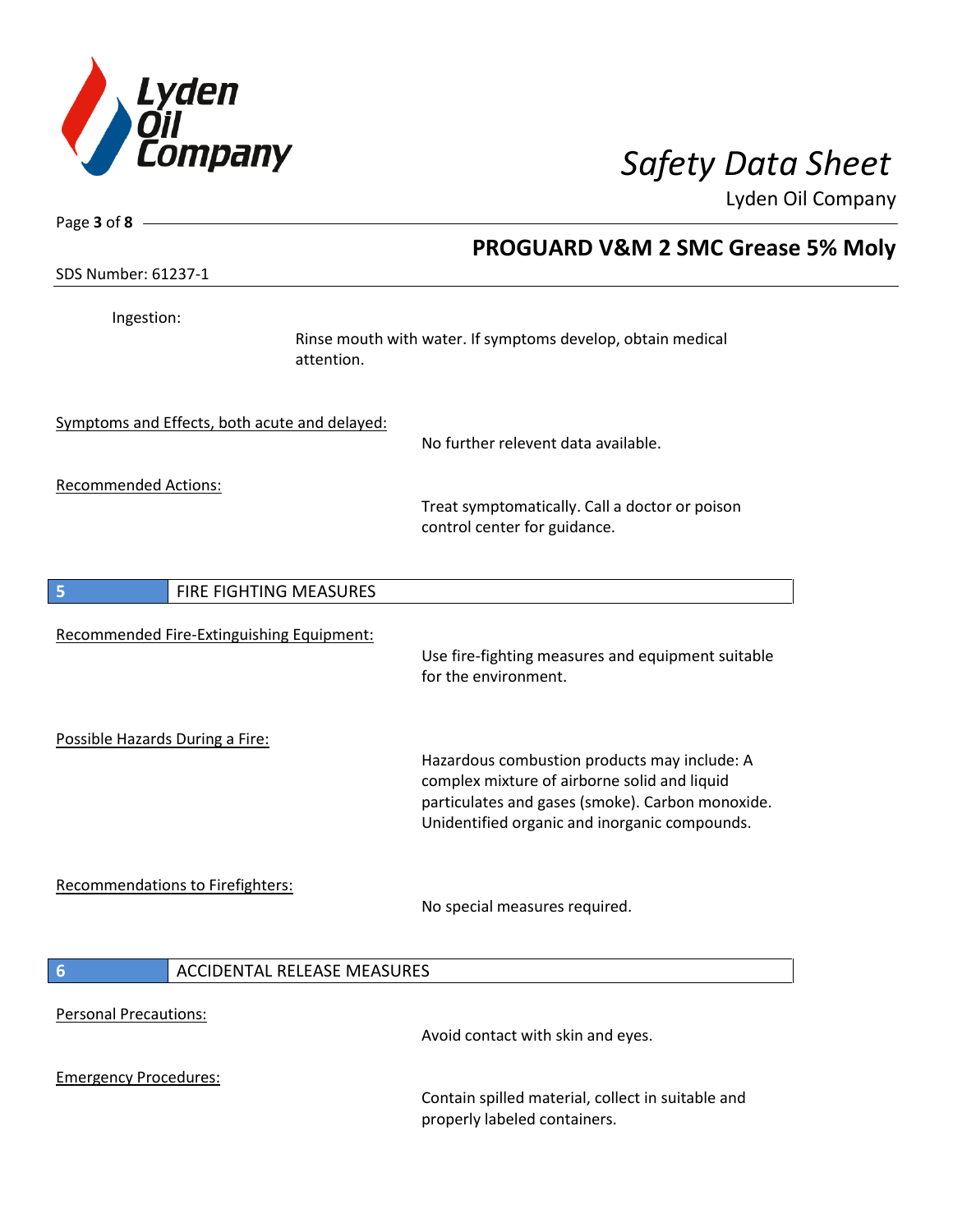

| Page 4 of $8 -$                   |                                                                               |                                                                   |
|-----------------------------------|-------------------------------------------------------------------------------|-------------------------------------------------------------------|
|                                   |                                                                               | PROGUARD V&M 2 SMC Grease 5% Moly                                 |
| SDS Number: 61237-1               |                                                                               |                                                                   |
|                                   |                                                                               |                                                                   |
| <b>Environmental Precautions:</b> |                                                                               |                                                                   |
|                                   |                                                                               | Do not allow to reach sewage system or any water                  |
|                                   |                                                                               | course.                                                           |
|                                   |                                                                               | Do not allow to enter ground waters.                              |
| <b>Cleanup Procedures:</b>        |                                                                               |                                                                   |
|                                   |                                                                               | Absorb with liquid-binding material (sand,                        |
|                                   |                                                                               | diatomite, acid binders, universal binders, sawdust).             |
|                                   |                                                                               | Ensure adequate ventilation.                                      |
|                                   |                                                                               |                                                                   |
|                                   |                                                                               |                                                                   |
| 7                                 | HANDLING AND STORAGE                                                          |                                                                   |
| <b>Handling Precautions:</b>      |                                                                               |                                                                   |
|                                   |                                                                               | Ensure good ventilation/exhaustion at the                         |
|                                   |                                                                               | workplace. Prevent formation of aerosols.                         |
|                                   |                                                                               |                                                                   |
| <b>Storage Requirements:</b>      |                                                                               |                                                                   |
|                                   |                                                                               | Keep container tightly sealed.                                    |
|                                   |                                                                               |                                                                   |
| 8                                 | EXPOSURE CONTROLS / PERSONAL PROTECTION                                       |                                                                   |
|                                   |                                                                               |                                                                   |
| <b>Exposure Limits:</b>           |                                                                               |                                                                   |
|                                   |                                                                               | -64742-01-4 Residual oils (petroleum), solvent-refined (50-100%): |
|                                   |                                                                               |                                                                   |
|                                   | OSHA PEL - Long-term value: 5mg/m <sup>3</sup>                                |                                                                   |
|                                   | -64742-52-5 Distillates (petroleum), hydrotreated heavy naphthenic (10-<25%): |                                                                   |
|                                   | ACGIH TLV - Short-term value: 10mg/m <sup>3</sup>                             |                                                                   |
|                                   | Long-term value: 5mg/m <sup>3</sup>                                           |                                                                   |
|                                   | OSHA PEL - Long-term value: 5mg/m <sup>3</sup>                                |                                                                   |
|                                   | -Asphaltic Resin (10-<20%):                                                   |                                                                   |
|                                   | PEL - Long-term value: 5mg/m <sup>3</sup>                                     |                                                                   |
|                                   | REL - Short-term value: $10mg/m^3$                                            |                                                                   |
|                                   | Long-term value: 5mg/m <sup>3</sup>                                           |                                                                   |
|                                   | Ceiling limit value: 5mg/m <sup>3</sup> (15 minutes)                          |                                                                   |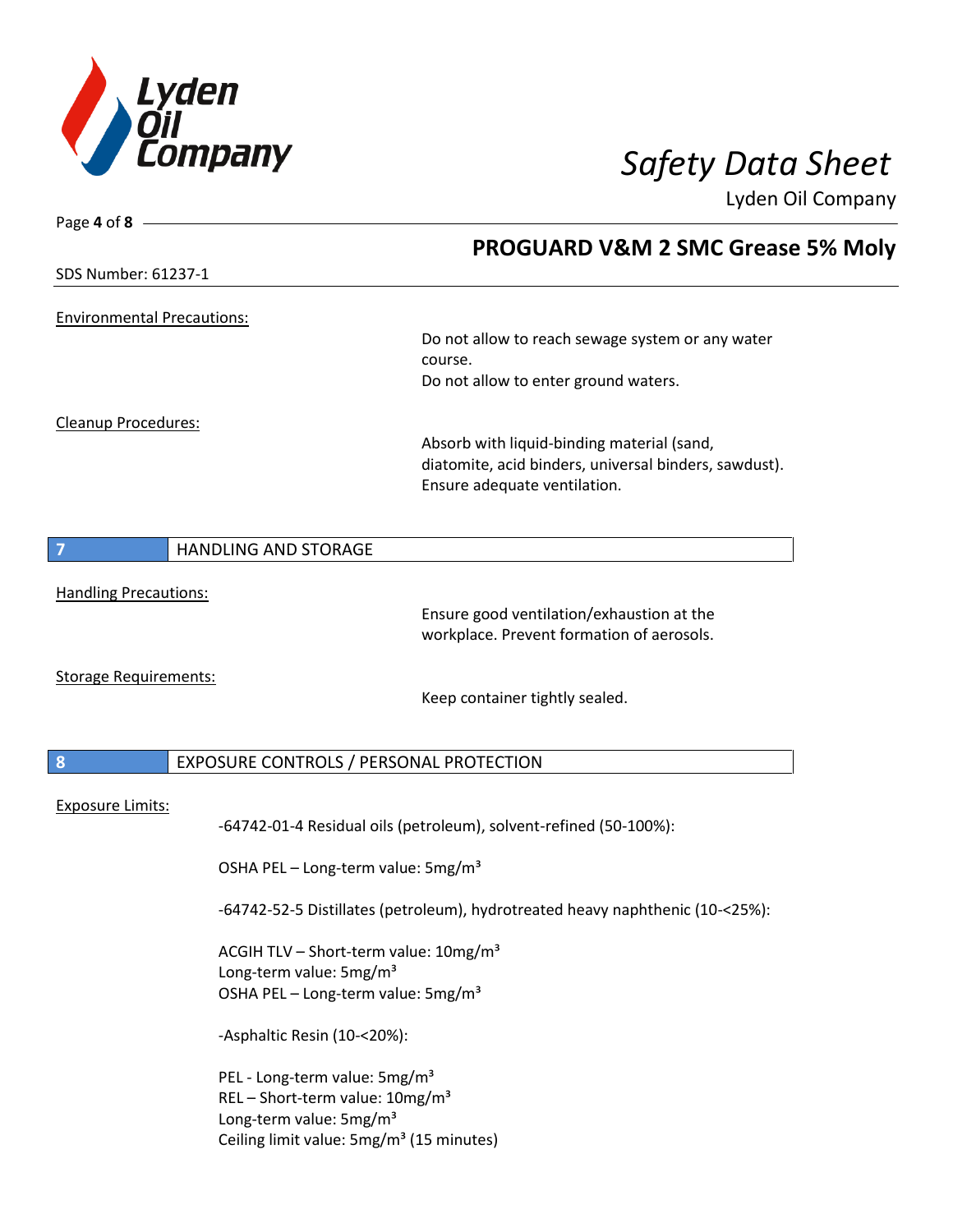

Page **5** of **8**

## **PROGUARD V&M 2 SMC Grease 5% Moly**

| SDS Number: 61237-1            |                                                                                                           |                                                                           |  |
|--------------------------------|-----------------------------------------------------------------------------------------------------------|---------------------------------------------------------------------------|--|
|                                | TLV – Short-term value: $10mg/m^3$                                                                        |                                                                           |  |
|                                | Long-term value: 5mg/m <sup>3</sup>                                                                       |                                                                           |  |
|                                |                                                                                                           | BEI - Medium: urine, Time: end of shift at end or workweek, Parameter: 1- |  |
|                                | Hydroxyprene with hydrolysis (nonquantitative)                                                            |                                                                           |  |
|                                | -1317-33-5 Molybdenum disulphide (2.5-<10%):                                                              |                                                                           |  |
|                                | PEL - Long-term value: 15mg/m <sup>3</sup> (total dust)                                                   |                                                                           |  |
|                                | TLV - Long-term value: 10mg/m <sup>3</sup> (inhalable fraction), 3mg/m <sup>3</sup> (respirable fraction) |                                                                           |  |
| <b>Engineering Controls:</b>   |                                                                                                           |                                                                           |  |
|                                |                                                                                                           | All ventilation should be designed in accordance                          |  |
|                                |                                                                                                           | with OSHA standard (29 CFR 1910.94).                                      |  |
| Personal Protective Equipment: |                                                                                                           |                                                                           |  |
|                                |                                                                                                           | Keep away from foodstuffs, beverages, and feed.                           |  |
|                                |                                                                                                           | Immediately remove all soiled and contaminated                            |  |
|                                |                                                                                                           | clothing.                                                                 |  |
|                                |                                                                                                           |                                                                           |  |
|                                |                                                                                                           | Wash hands before breaks and at the end of work.                          |  |
|                                |                                                                                                           | Avoid contact with eyes and skin.                                         |  |
|                                |                                                                                                           | Use safety glasses and gloves.                                            |  |
|                                |                                                                                                           | In case of low exposure or low pollution use                              |  |
|                                |                                                                                                           | respiratory filter device. In case of intensive or                        |  |
|                                |                                                                                                           | longer exposure use respiratory protective device                         |  |

that is independent of circulating air.

## **9** PHYSICAL AND CHEMICAL PROPERTIES

| Color:                      | Dark grey          |
|-----------------------------|--------------------|
| <b>Physical State:</b>      | Semi-solid         |
| Odor:                       | Petroleum-like     |
| Odor Threshold:             | Data not available |
| pH:                         | Data not available |
| <b>Melting Point:</b>       | Data not available |
| <b>Boiling Point:</b>       | 338° C / 640° F    |
| <b>Boiling Range:</b>       | Data not available |
| Flash Point:                | 255° C / 491° F    |
| Evaporation Rate:           | Data not available |
| Flammability:               | Data not available |
| <b>Flammability Limits:</b> | Data not available |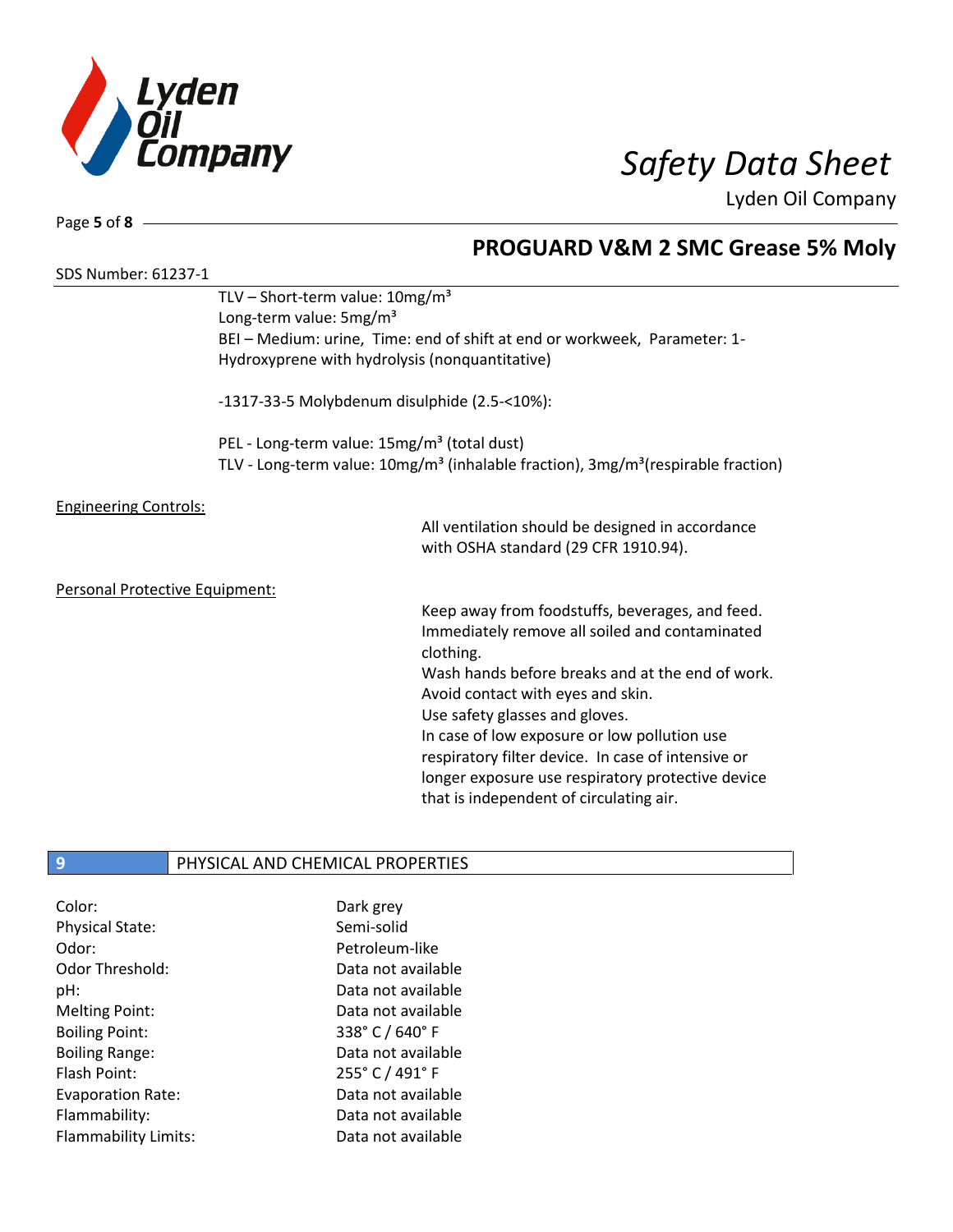

# Page **6** of **8**

## **PROGUARD V&M 2 SMC Grease 5% Moly**

## SDS Number: 61237-1

| Vapor Pressure:               | Data not available              |
|-------------------------------|---------------------------------|
| Vapor Density:                | Data not available              |
| <b>Relative Density:</b>      | 9.379 pounds per gallon at 68°F |
| Solubilities:                 | Insoluble in water              |
| <b>Partition Coefficient:</b> | Data not available              |
| Auto-Ignition Temperature:    | Data not available              |
| Decomposition Temperature:    | Data not available              |
| Viscosity:                    | Data not available              |
|                               |                                 |

| 10                             | STABILITY AND REACTIVITY |                                                               |
|--------------------------------|--------------------------|---------------------------------------------------------------|
| Stability:                     |                          | Stable under normal conditions.                               |
| Reactivity:                    |                          | Not reactive under normal conditions.                         |
| <b>Conditions to Avoid:</b>    |                          | No further relevant information available.                    |
| <b>Hazardous Reactions:</b>    |                          | No known hazardous reactions.                                 |
| Incompatible Materials:        |                          | No further relevant information available.                    |
| <b>Decomposition Products:</b> |                          | Hazardous decomposition products are not<br>expected to form. |

### **11 TOXICOLOGICAL INFORMATION**

### Routes of Exposure:

Skin, eye contact, and inhalation are the primary routes of exposure although exposure may occur following accidental ingestion.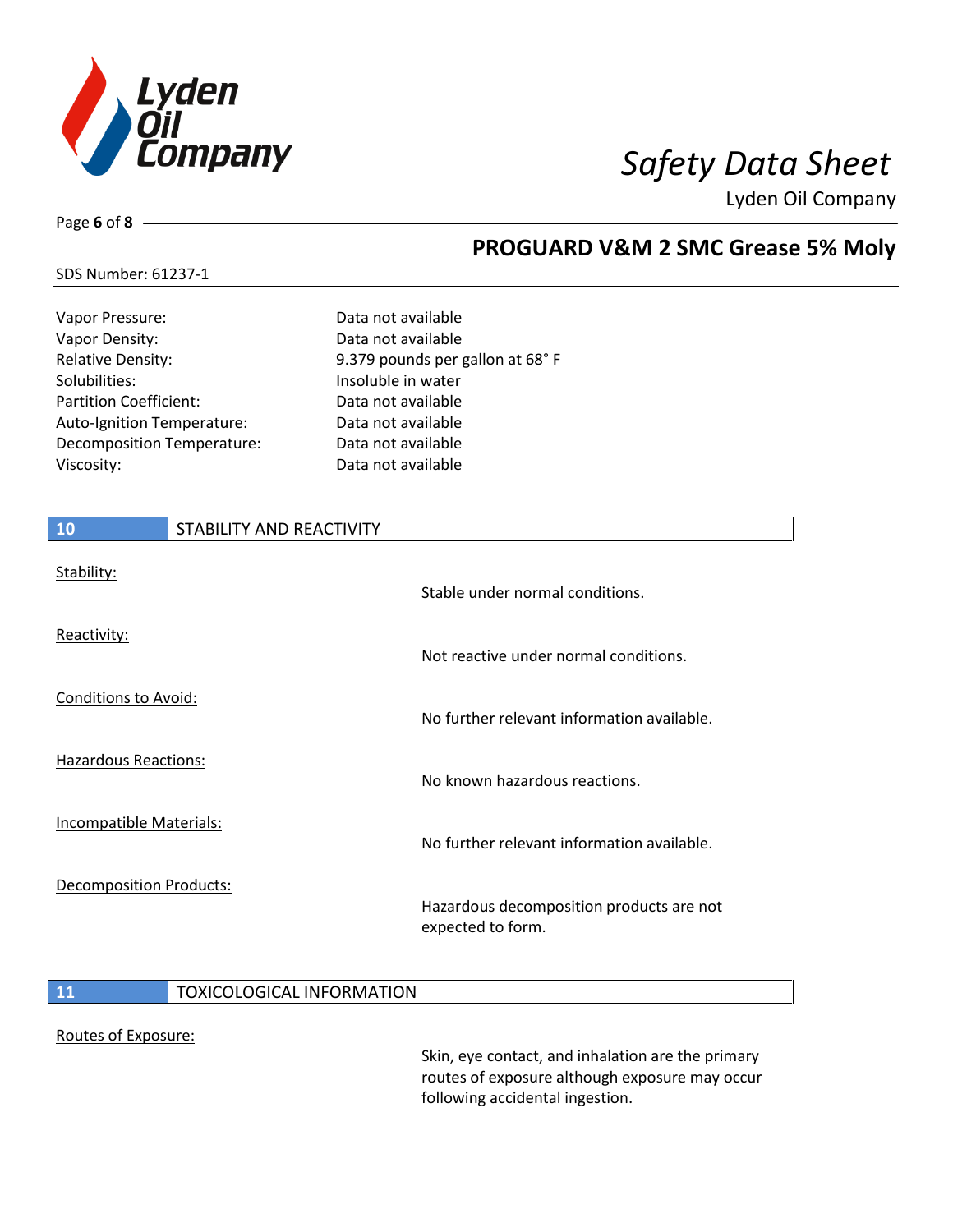

| Page $7$ of $8$ -              |                                     |                                                                                             |
|--------------------------------|-------------------------------------|---------------------------------------------------------------------------------------------|
|                                |                                     | <b>PROGUARD V&amp;M 2 SMC Grease 5% Moly</b>                                                |
| SDS Number: 61237-1            |                                     |                                                                                             |
|                                |                                     |                                                                                             |
| <b>Exposure Effects:</b>       |                                     |                                                                                             |
|                                |                                     | Irritant to skin and mucous membranes.                                                      |
|                                |                                     | Irritant to eyes.                                                                           |
|                                |                                     | Inhalation of vapors or mists may cause irritation.                                         |
| <b>Measures of Toxicity:</b>   |                                     |                                                                                             |
|                                |                                     | <b>Acute Toxicity Estimates:</b>                                                            |
|                                |                                     | Oral LD50: 3949 mg/kg (rat)                                                                 |
|                                |                                     | Dermal LD50: 15835 mg/kg (rabbit)                                                           |
|                                |                                     | Inhalative LC50: 206 mg/l (4 hours)                                                         |
|                                |                                     |                                                                                             |
|                                | Carcinogenic/Mutagenic Precautions: | Asphaltic resin: Carcinogenic category 2B (IARC).                                           |
|                                |                                     |                                                                                             |
|                                |                                     |                                                                                             |
| 12                             | <b>ECOLOGICAL INFORMATION</b>       |                                                                                             |
|                                |                                     |                                                                                             |
| <b>Ecological Precautions:</b> |                                     | Avoid exposing to the environment.                                                          |
|                                |                                     |                                                                                             |
| <b>Ecological Effects:</b>     |                                     |                                                                                             |
|                                |                                     | Water hazard class 1 (self-assessment): Slightly hazardous to water.                        |
|                                |                                     |                                                                                             |
| 13                             | DISPOSAL CONSIDERATIONS             |                                                                                             |
|                                |                                     |                                                                                             |
| Disposal Methods:              |                                     |                                                                                             |
|                                |                                     | Dispose of waste material in accordance with all<br>local, state, and federal requirements. |
|                                |                                     |                                                                                             |
| Disposal Containers:           |                                     |                                                                                             |
|                                |                                     | Use properly approved container for disposal.                                               |
| <b>Special Precautions:</b>    |                                     |                                                                                             |
|                                |                                     | Do not dispose of with household garbage.                                                   |
|                                |                                     | Do not flush to surface waters or drains.                                                   |